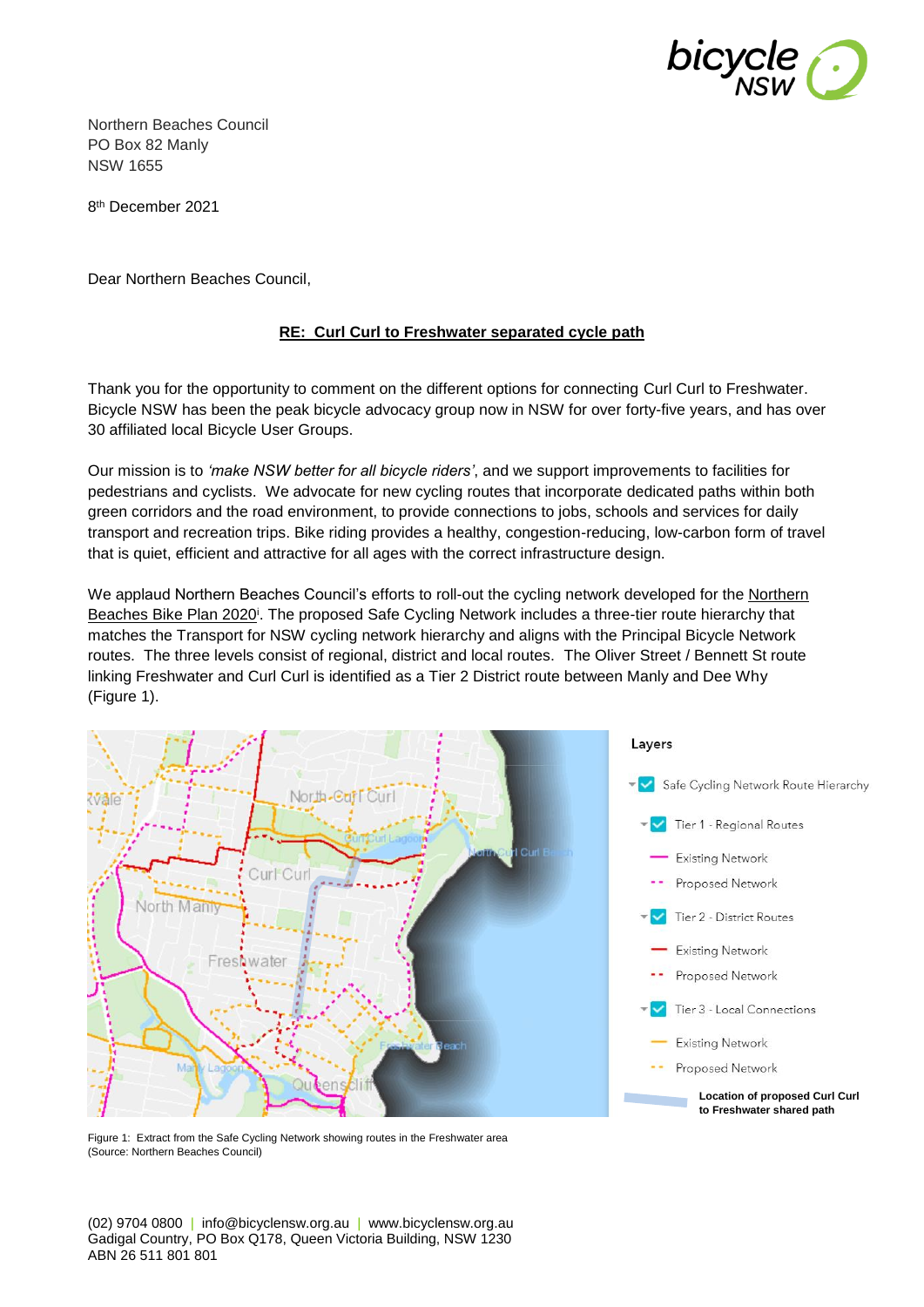The Northern Beaches Bike Plan 2020 sets out the directions and actions required to help the community choose cycling as a transport option, create a safer cycling environment and meet the targets established in Move 2038 - Northern Beaches Transport Strategyii to double the active travel trips and strive for a 30% reduction in journeys by cars. Cycling is already popular on the Northern Beaches - 40% of residents used a bicycle in the past 12 months compared to the state average of 25% - and the Council now showing its commitment to growing cycling.

### **Bicycle NSW prefers Option 1A for this route.**

As set out in [our submission](https://bicyclensw.org.au/wp-content/uploads/2021/10/220917-Bicycle-NSW-Curl-Curl-to-Freshwater-share-path-submission.pdf) of 17th September 2021, Bicycle NSW supports a **fully separated bicycle path** on Oliver Street and Bennett Street. We are very encouraged to learn that so many members of the community provided similar feedback to the community engagement<sup>iii</sup>, indicating increased understanding of the need for high quality cycling infrastructure. According to the best practice 'cycling segmentation' model, developed in Portland USA to identify the type and needs of existing and potential bike ridersiv, separated cycle paths will allow 70% of local residents to consider journeys by bike (Figure 2). The area has some steep inclines but the increasing use of e-bikes and other micromobility devices will ensure that active transport options are accessible to all residents.



Figure 2: Four general categories of comfort levels for cycling as transportation. (Source: North Sydney Council)

The Bicycle NSW *Build it for Everyone* policy pillar<sup>v</sup> sets a standard that bicycle infrastructure should be fit for eight year old children or elders to ride on. Door zone bike lanes, bike stencils on the road and dangerous intersections will continue to deter the 48%<sup>vi</sup> of people who are 'interested but concerned', from making the switch to bike riding.

The Curl Curl to Freshwater link is a key component of the Safe Cycling Network. A cycle path along Oliver Street will make it much easier for local residents to access services, parks and Freshwater Village on foot or by bicycle. There are two primary schools on the route with two high schools and another primary school close to the Curl Curl Lagoon end. The path offers significant recreational benefits to the community and completes a missing link for longer journeys between Manly and Dee Why.

There has never been a better time to build infrastructure for bike riding and active transport. The new [Minister for Transport has recently confirmed](https://bicyclensw.org.au/meeting-the-new-transport-minister/) that the Principal Bike Network is a priority for Transport for NSW. In early 2021, Transport for NSW published two policies that require State projects to prioritise road space for active transport:

- Providing for Walking and Cycling in Transport Projects Policy CP21001vii
- Road User Space Allocation Policy CP21000viii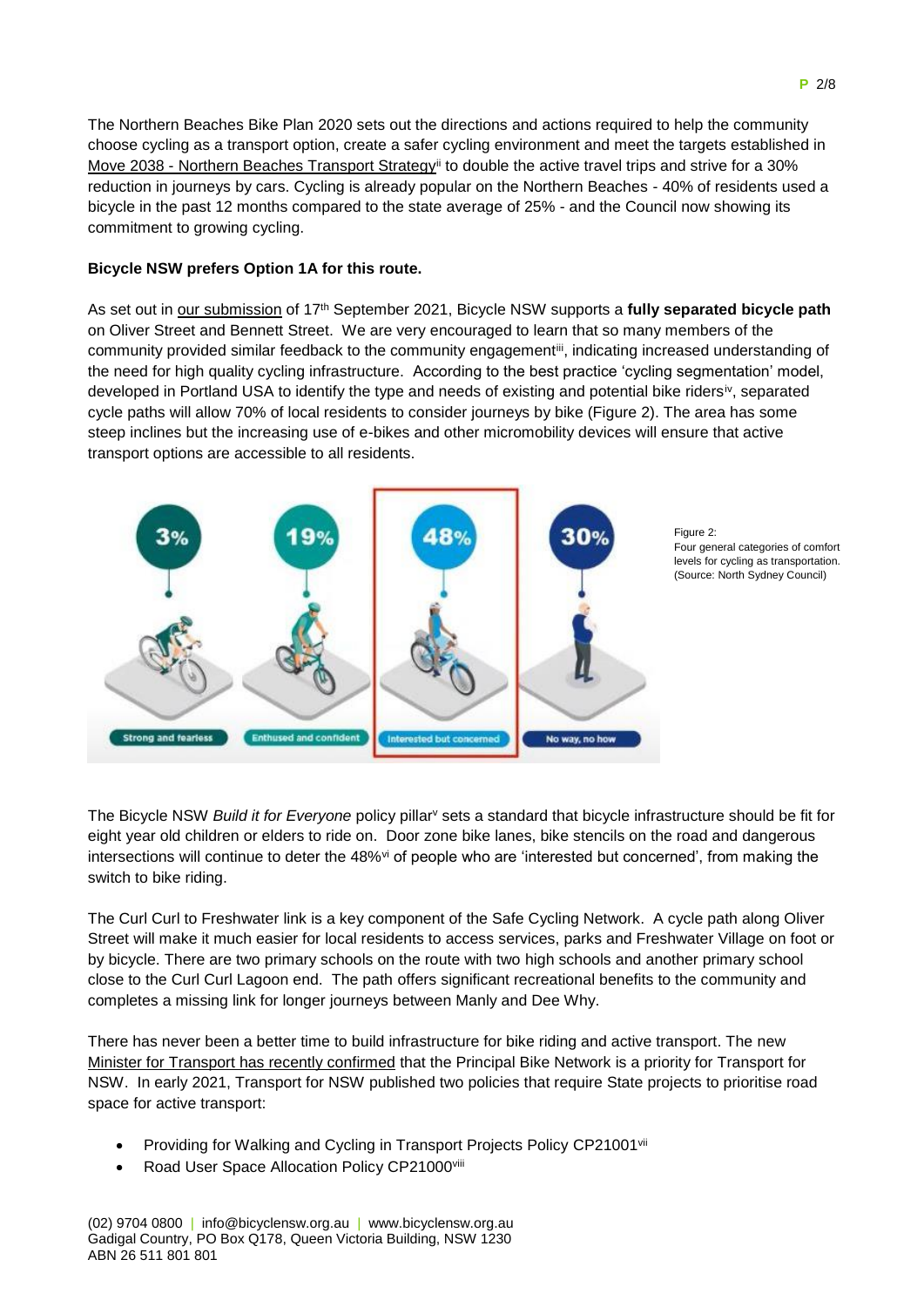The policies establish a road user hierarchy that considers pedestrians first and private cars last, as shown in Figure 3.



#### **Order of Road User Space Considerations**

Figure 3: Diagram expressing Transport for NSW's road user priority. (Source: Transport for NSW)

The reallocation of road space for active travel is clearly supported by Northern Beaches Councils strategies. Priority 21 of *Towards 2040 - Northern Beaches Local Strategic Planning Statement*ix aims to redesign existing streets to be more efficient, accommodating more people, goods and services in a limited space and creating safer and more attractive public realm. Reallocating road space to create separated bicycle paths will reduce conflict and make it easier to walk and cycle. *Move 2038 – Northern Beaches Transport Strategy* recognises that pedestrians and cyclists should be separated. The *Northern Beaches Bike Plan 2020* strives for separated cycle paths on regional and district routes.

It is fantastic that Northern Beaches Council has initiated brave discussions with the community about reallocating road space from private cars to reflect the priorities set out in the Road User Space Allocation Policy and Council's own transport policies. In our recent meeting, the Minister for Transport, the Hon. Rob Stokes MP, stated his preference for properly separated walking and cycling infrastructure. He expressed his strong belief that **the road-related environment is a public asset** that must be shared equitably between all road users. Any inconvenience to car drivers created by reducing road space for driving and parking private vehicles will incentivise the mode-shift that Transport for NSW and Council seek, benefitting local residents with quieter streets, and less pollution, noise and through-traffic.

Our [September submission](https://bicyclensw.org.au/wp-content/uploads/2021/10/220917-Bicycle-NSW-Curl-Curl-to-Freshwater-share-path-submission.pdf) sets out the reasons why **a shared path** is not appropriate for such an important section of the cycling network. These include conflict between people walking and cycling, which will get worse as population and active travel increase; the loss of verges, vegetation and, in some instances, mature trees; the uncomfortable pinch points caused by bus stops, power poles and retained trees and constant interruptions when crossing side streets where vehicles effectively have priority. Importantly, no attempt is made to change the dial on car use when bicycles are squeezed into pedestrian spaces. By leaving the road between the kerbs as the unchallenged domain of private cars, with wide vehicle lanes and ample parking, car travel is encouraged, unsafe speeds are common and the modal shift needed to meet climate, health and liveability imperatives may not occur.

Segregated bi-directional paths have many benefits over shared paths:

- People riding bikes are separated from pedestrians and vehicles, reducing conflict.
- Street trees and green verges are not impacted.
- The narrower vehicle lanes will slow traffic, reducing noise and improving safety for all road users.
- No additional asphalt is required, reducing issues with urban heat and stormwater.
- Sufficient space is created to enable a significant modal shift to active transport.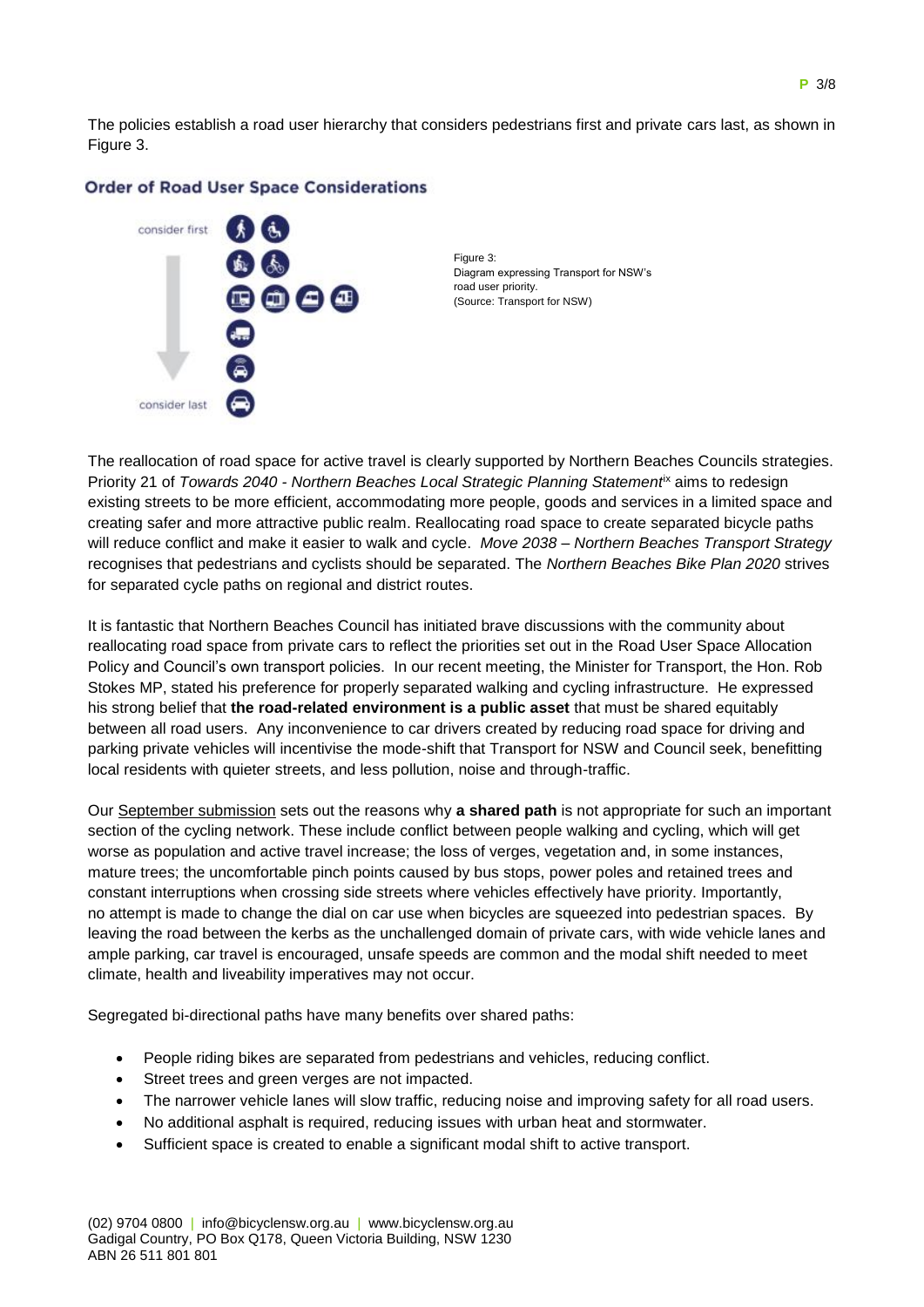- New landscaping and important pedestrian safety features such as kerb extensions can be incorporated into the buffers and the parking lanes.
- The cycle paths can be prioritised over driveways and minor road intersections.
- Motorists exiting driveways have a better sightline to approaching cyclists, improving safety.

The new Transport for NSW Cycleway Design Toolbox<sup>x</sup> and Austroads Cycling Guide recommend a minimum width of 3.0m for a bi-directional bicycle path. A 3.0m wide path will be comfortable for bike riders of all ages and abilities, allows for faster riders to overtake, accommodates innovative and emerging forms of micromobility such as cargo bikes and e-scooters, and caters for future growth in ridership.

As shown on the plans, the wider cycle path for **Option 1A** retains all trees and verge planting and includes a generous and safe buffer that could incorporate additional landscaping. Parking along one side of the corridor will be lost. However, all but one home along Oliver and Bennett Streets have off-street parking. Onstreet parking is fundamentally the storage of private property in the public domain. It makes driving easier and generates car trips. When on-street parking is prioritised over safe cycling, active transport for the whole community suffers.

**Option 1B** demonstrates that it is possible to fit a bi-directional bicycle path into a standard 12.8m road like Oliver Street without loss of vehicle lanes or parking. However, when buses need to pass, the resulting bicycle path is only 2.0m wide with a very minimal 20cm buffer. This is too narrow and does not meet the minimum standards set out in the Cycleway Design Toolbox<sup>xi</sup>. **Option 1B is a compromise** that will limit the potential of the cycle path to attract residents to bike riding. It will not feel as safe or comfortable as the Option 1A path so parents may be less inclined to let children travel independently. Those commuting by bike will find it difficult to overtake slower riders and may cycle on the road instead, frustrating drivers.

Bicycle NSW suggested locating a separated bike path on the **eastern side of Oliver Street** and we are delighted this is reflected in the revised plans. The eastern side has several advantages over the western side:

- There are 5 side streets to cross which is easier than negotiating 10 on the western side.
- There are approximately 45 driveways to cross compared to approximately 60 on the western side.
- The cycle path would run adjacent to Harbord Public School, creating very safe access for the 1000+ students.
- The laneway opposite the end of Dowling Street could be used by bike riders coming from Manly, simplifying access from the Queenscliff shared path to Oliver Street.

In addition, we advocated for traffic calming on Park Street to create a very slow speed environment for the connection to John Fisher Park so bikes can safely share the road with cars. This eliminates the need for a shared path or cycle lane to connect with the Curl Curl Lagoon open space and sports facilities. We are pleased that a shared-street treatment for Park Street has been incorporated into the proposals.

# **Recommendations:**

### **Option 1A is preferred, but with a 3.0m wide bicycle path.**

Option 1A will create a high-quality contribution to the Northern Beaches Safe Cycling Network. The wide bicycle path will encourage more bike riding and active travel, helping to meet Council's mode shift targets. However, we suggest adjusting the widths of the vehicle and parking lanes to create a best-practice 3.0m wide bike path with a 1.0m buffer. Figure 4 shows the configuration recommended by Transport for NSW for a 12.8m road. In Figure 5, these widths are applied to Oliver Street and presented alongside Council's proposal for Option 1A.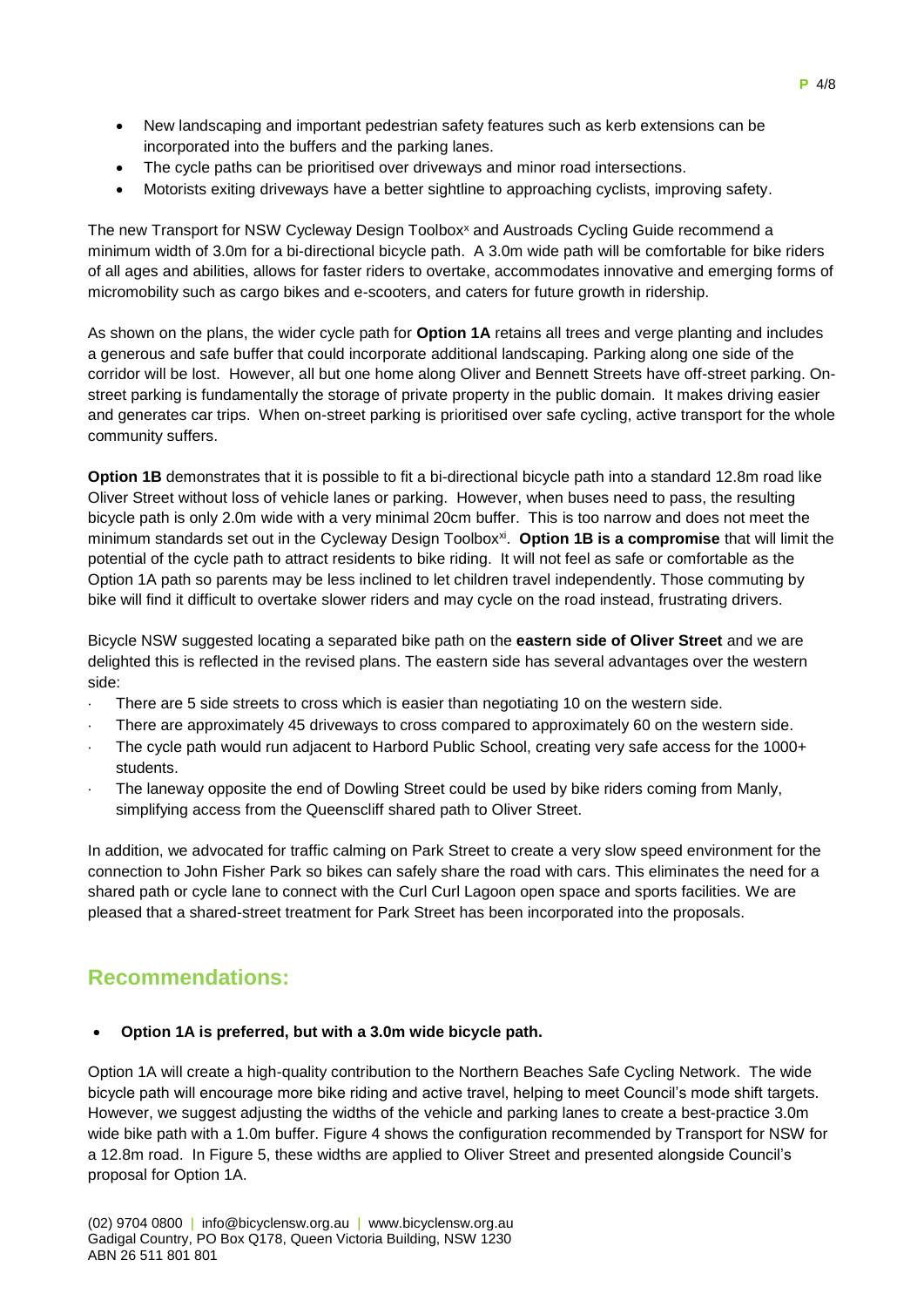

## **Option 1B could be considered for some sections, but with a 2.4m wide bicycle path.**

Where buses do not pass regularly, it may be possible to retain parking on both sides of the road and create an adequate bicycle path by narrowing the vehicle and parking lanes. The Cycleway Design Toolbox suggests the configuration shown in Figure 6 to achieve an acceptable 2.4m bicycle path with a 40cm buffer. Figure 7 demonstrates how Option 1B could be adjusted to create the recommended layout.

For the section of the Freshwater to Curl Curl route south of Wyndora Avenue, this treatment is worth exploring. Buses do not use the southern stretch of Oliver Street and the on-street parking is particularly valuable close to the shopping village, the weekend markets, the community centre and St John's Primary School.



Figure 6: Constrained configuration for a 12.8m carriageway, retaining parking on both sides of the road. Source: TfNSW Cycleway Design Toolbox, p.32)

(02) 9704 0800 | info@bicyclensw.org.au | www.bicyclensw.org.au Gadigal Country, PO Box Q178, Queen Victoria Building, NSW 1230 ABN 26 511 801 801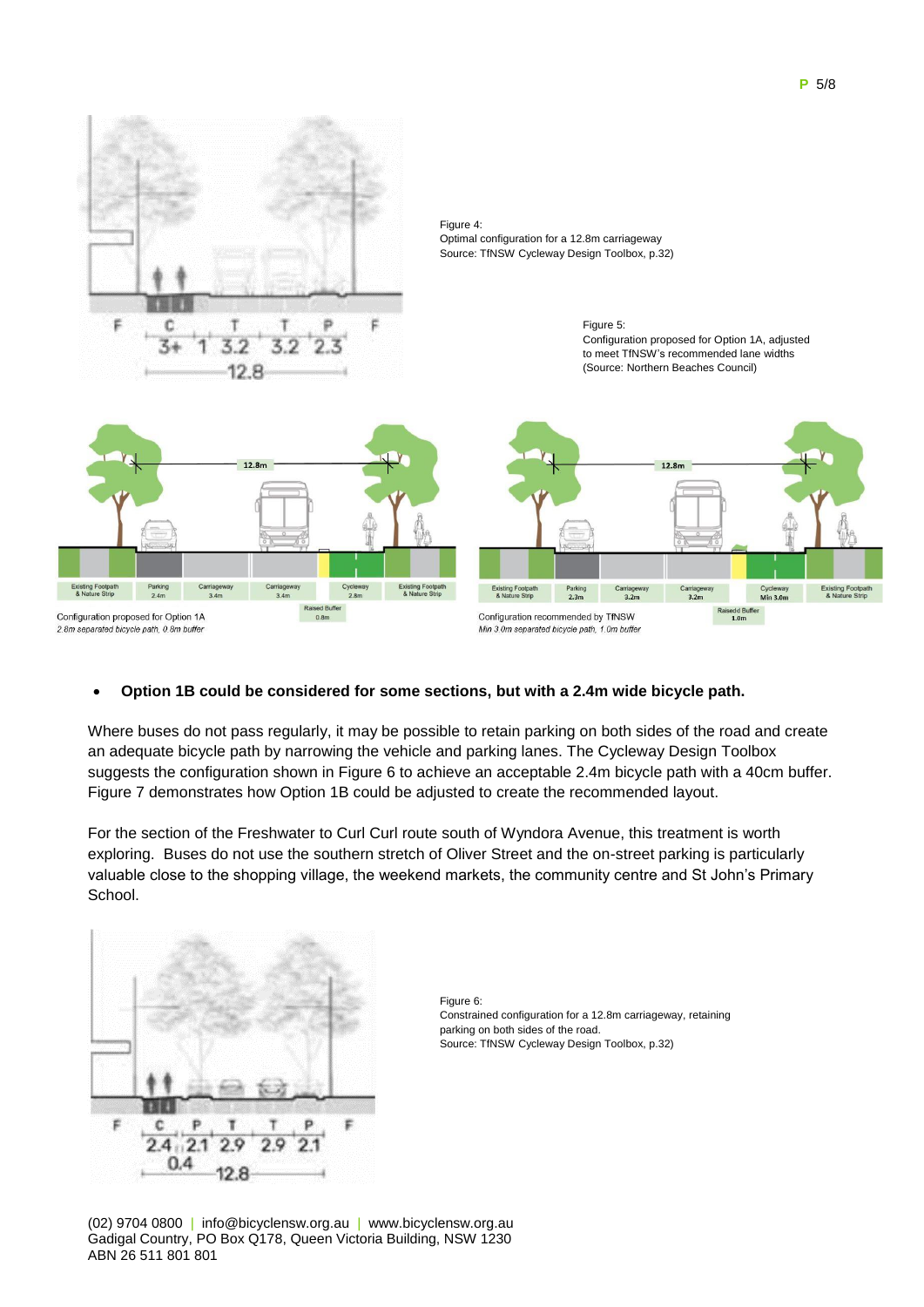

**P** 6/8

Figure 7: Configuration proposed for Option 1B, adjusted to meet TfNSW's recommended lane widths (Source: Northern Beaches Council)

There may be short sections of the corridor further north where a bus could be expected to yield to an oncoming traffic. A stretch of the Option 1B layout, with lanes adjusted to create the 2.4m wide bicycle path, could be introduced.

A hybrid solution may allay the residents' concerns about loss of parking. The narrower vehicle lanes and slight changes to lane alignment will help reduce vehicle speeds, improving safety and amenity.

### **Undertake a parking survey for the corridor**

A parking survey will determine precise usage patterns for on-street parking and reveal how necessary the spaces are for residents. Parking requirements should be studied at different times of the day and night, and during the holidays, school term and weekends. Local sides streets must be included in the survey. Parramatta Council's study of parking on Ferndale Close in Constitution Hill, part of the re-aligned T-Way cycleway [https://participate.cityofparramatta.nsw.gov.au/t-way-cycleway,](https://participate.cityofparramatta.nsw.gov.au/t-way-cycleway) found that 40% of spaces are used on average, all houses have ample off-street parking and side streets have excess capacity. With accurate data to reflect on, the community accepted the loss of parking on one side of the street to allow the installation of a best-practice bicycle path which benefits the wider community.

#### **Consider a trial using temporary materials**

Bicycle NSW suggests that Northern Beaches Council uses pop-up methods to trial the separated cycle path. Moveable lane barriers can be installed quickly to create stretches of protected path (Figure 8) and demonstrate how unfamiliar cycle infrastructure fits into the street. Ridership can be observed over several months using electronic counters to monitor use, and any issues with parking and buses can be resolved before permanent infrastructure is constructed. If sufficient patronage is demonstrated and parking is not problematic, Council will have a mandate to retain the paths. City of Sydney, City of Parramatta and Transport for NSW demonstrated the demand for safe cycling using the pop-up bicycle paths established as a COVID-19 response. The paths will now be made permanent.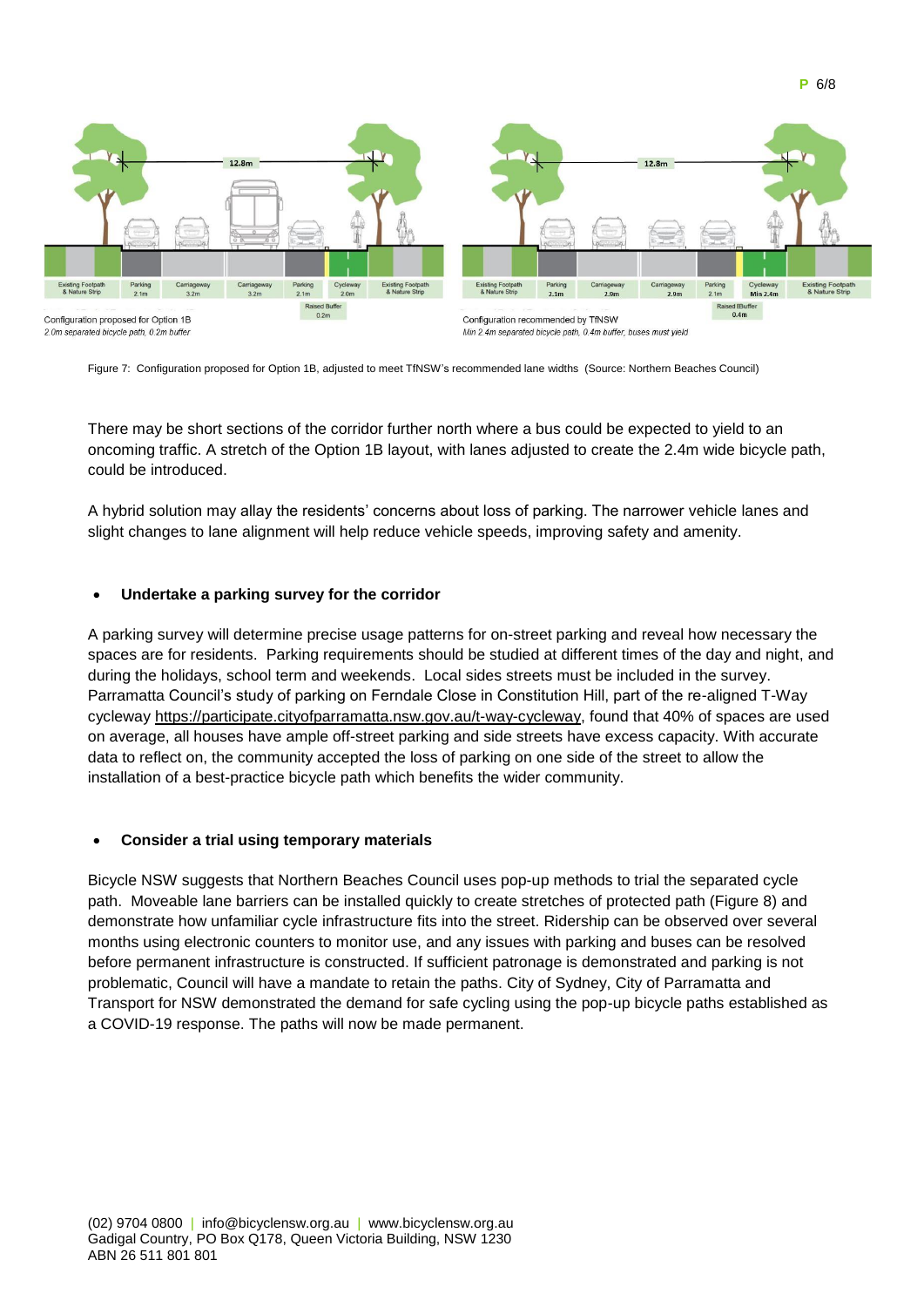

Figure 8: Pop-up infrastructure in Sydney (Source: Bicycle NSW / Randwick Today)

#### **Ensure that new cycle infrastructure is inclusive**

All types of bikes should be accommodated by the cycling infrastructure, including cargo bikes and tricycles. Again, the width of the paths is critical and it is important to consider turning radii, dropped kerbs, ramps and the design of modal filters to ensure that non-standard bikes not excluded from the network. Cargo bikes will increasingly be used for deliveries and have huge potential to play a key role in a sustainable transport system. Non-standard bikes such as hand-cycles, recumbents and wheelchair bikes offer disabled people independent mobility but are a rare sight on urban streets due to barriers caused by poor urban design. Any measures enabling cycling by disabled people will support a growth in cycling by novice cyclists, children and older people, and improve conditions for those using mobility scooters<sup>xii</sup>.

#### **Prioritise pedestrians and cyclists at all intersections**

Traffic light phasing and sensors must favour active modes to encourage more people to walk and cycle. In line with the Road User Space Allocation Policy and other State and local strategies, small delays to vehicle traffic should never prevent the delivery of safer, more efficient and more attractive active transport infrastructure. Raised crossings at unsignalised intersections will slow cars and improve safety. Bicycle paths must continue across the raised crossings so people riding bikes are not required to dismount.

## **Conclusion:**

Bicycle NSW supports a more inspirational vision for allocating road space and integrating transport modes based on desired future outcomes. Inserting a separated bicycle path within the existing road will demonstrate real intent by Northern Beaches to no longer prioritise the movement and storage of cars. A narrower, leafier, slower road will feel much less car-dominated and provide sustainable, equitable transport options for residents and visitors of all ages and abilities. Safe cycling facilities decongest roads, public transport and parking, reduce noise and pollution, improve public health and benefit local businesses, as people who ride bikes can easily stop at local shops en-route.xiii.

We feel that the Curl Curl to Freshwater link is the perfect opportunity for Council to put policy into practice and not waste money on substandard infrastructure.